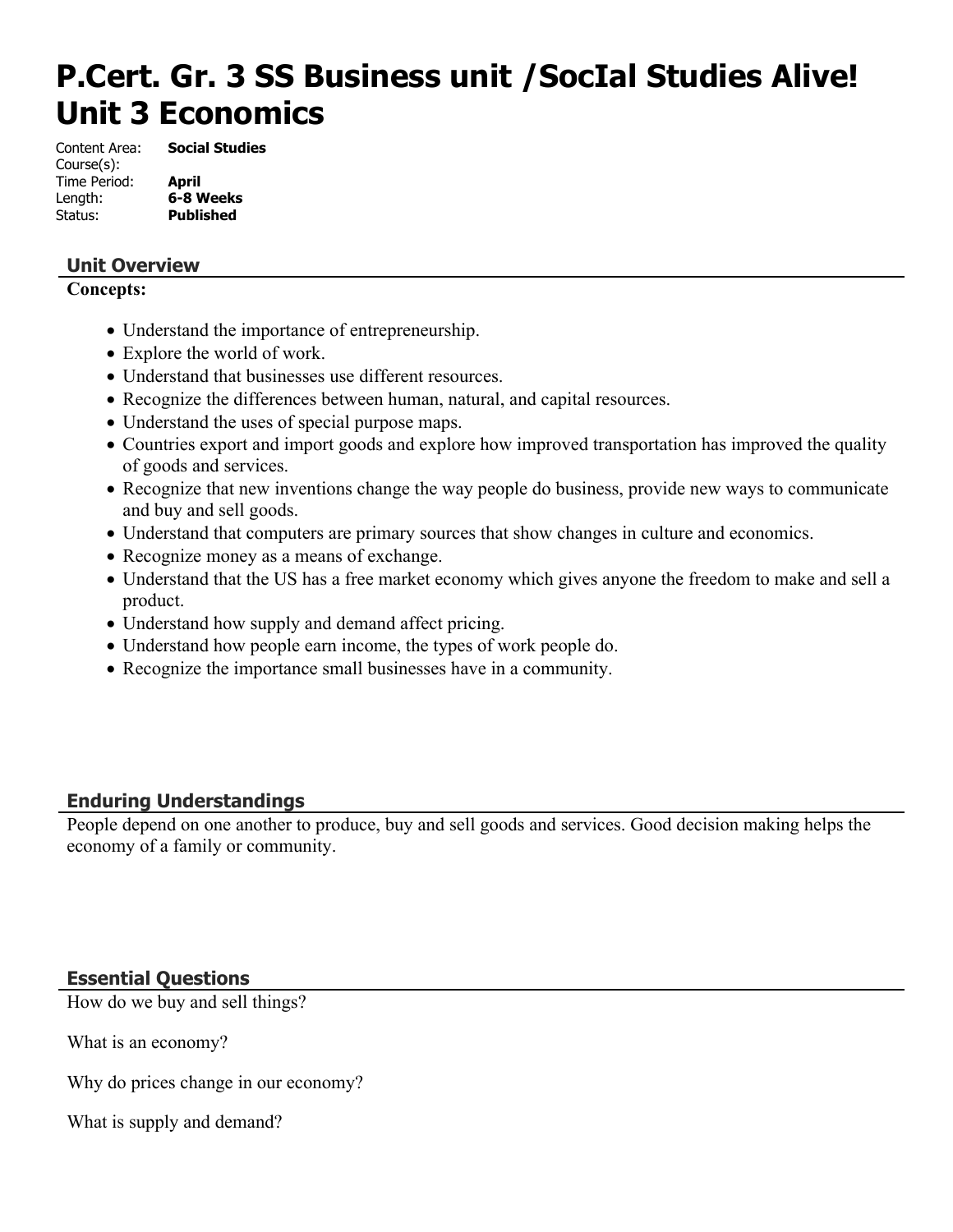Why do we save money?

What kinds of resources do businesses use?

Why do people and countries trade with one another?

How does global trade affect our economy?

How has new technology changed businesses?

Why do people use money?

How does a free market economy work?

How do families earn, spend, and save money?

How do businesses around the world make money?

## **Instructional Strategies & Learning Activities**

- Identify vocabulary used when talking about business and economies.
- Identify the types of resources used by a specific type of business.
- Read, interpret, and draw land use and product maps.
- Identify how transportation has improved the quality of goods and services.
- Explain how new technologies have affected the world.
- Distinguish between fact and opinion.
- Organize information in a graphic organizer
- Identify different forms of money used over time.
- Identify and explain free markets.
- Identify the difference between saving and spending.
- Identify skills used to make economic decisions.
- Identify how businesses around the world depend on each other.

#### **Instructional Activities:**

**Lesson 9:**

**Understanding our Economy**

#### **Essential Question?**

How do we buy and sell things?

Brainstorm/KWL/Wordle to activate prior knowledge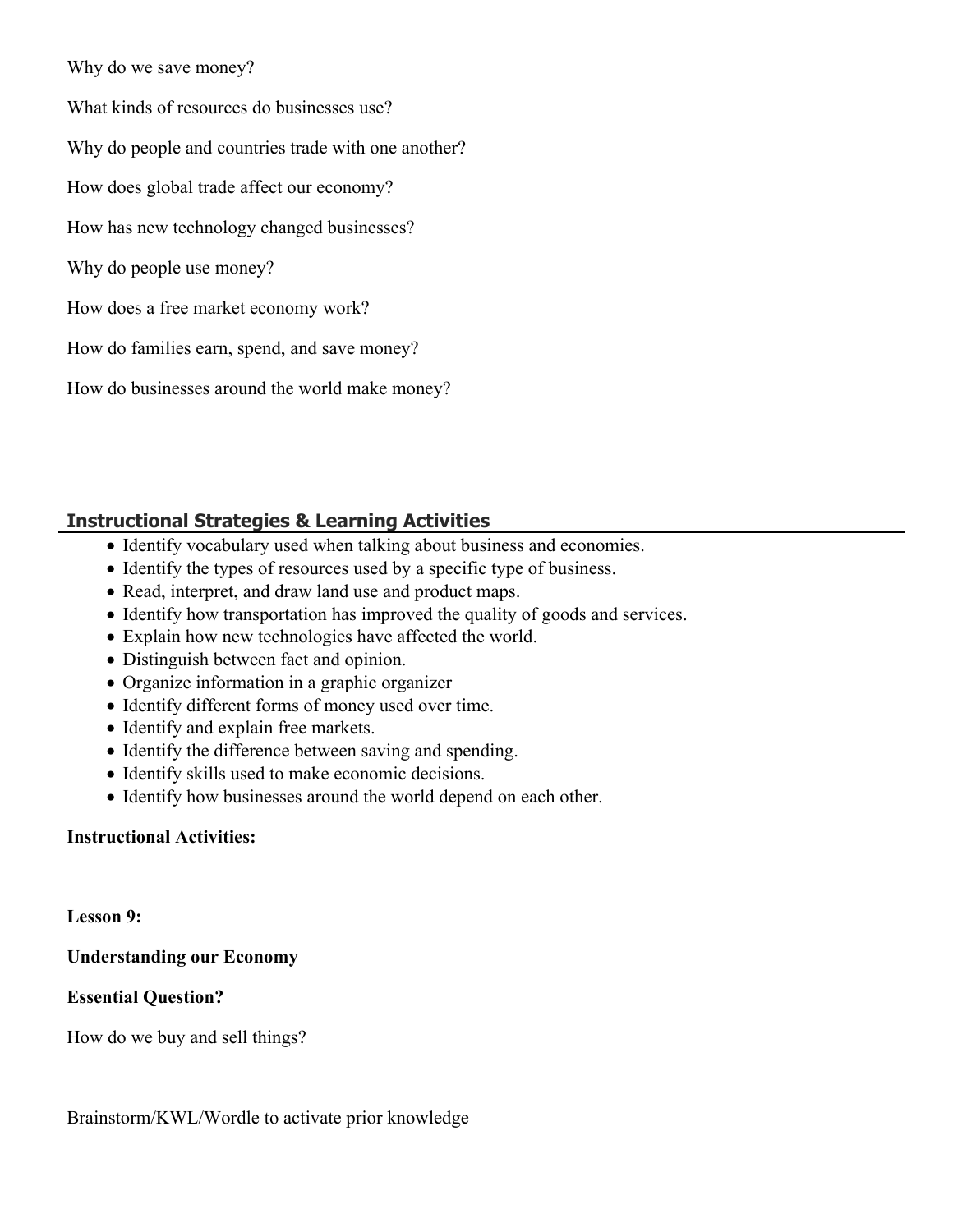#### **Vocabulary:**

| economy             |
|---------------------|
| free market economy |
| goods               |
| market              |
| scarcity            |
| services            |

#### **Preview Activity**

Make a collage of things you think are related to our economy

#### **Activities:**

Student will read the text for the lesson and complete online Google Classroom lesson work on Chromebooks.

Jigsaw groups to read the material.

Play the learning game to review concepts taught.

**Social Study Stories:**

**Online Social Studies Alive!**

**Lesson 10 Choices in a Free Market**

**Essential Question:**

**Why do prices change in our economy?**

#### **Vocabulary:**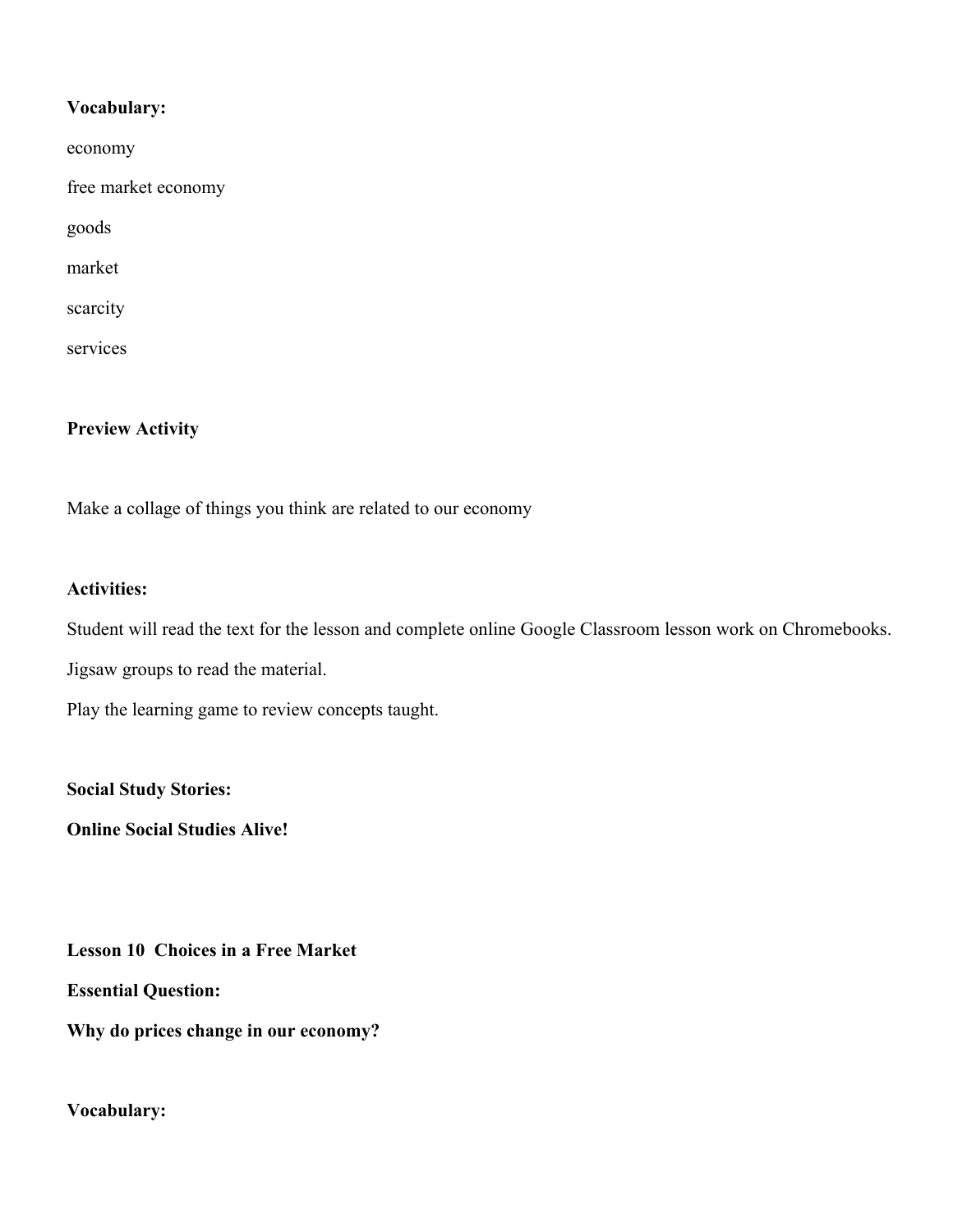demand

incentive

profit

supply

#### **Activities:**

Student will read the text for the lesson and complete online Google Classroom lesson work on Chromebooks

Students will play the Fruit Market game applying their knowledge of supply and demand and explaining the effects of supply and demand when prices change.

Students will complete the learning game online to review vocabulary and content taught in this lesson.

#### **Social Studies Alive Online:**

#### **Social Study Stories:**

Becoming an Entrepreneur

#### **Lesson 11 Using Money Wisely**

#### **Essential Question:**

**Why do we save money?**

**Vocabulary:**

interest

invest

#### **Preview Activity:**

Analyze economic concepts about a good or service you have recently purchased.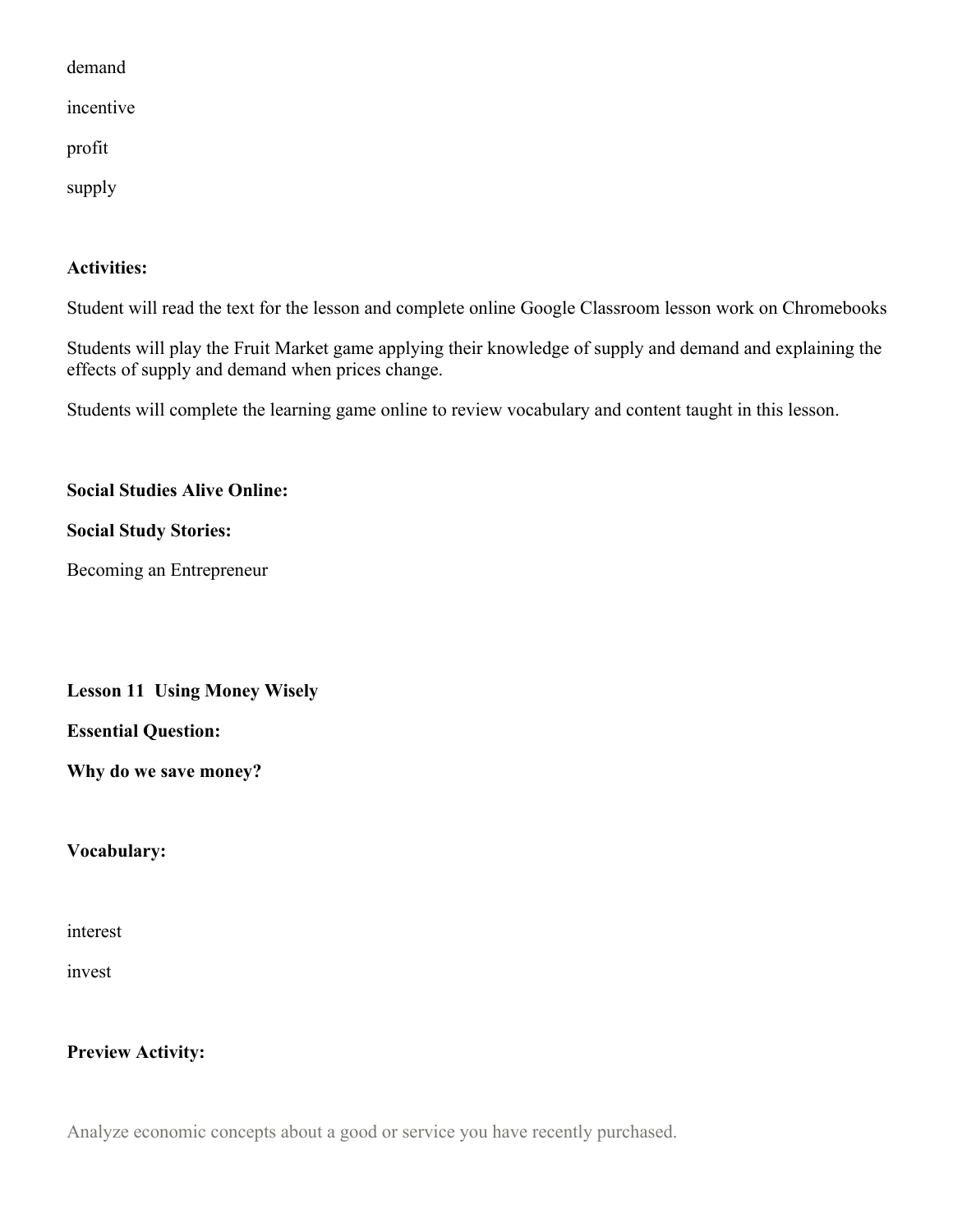#### **Activities:**

Student will read the text for the lesson and complete online Google Classroom lesson work on Chromebooks.

Students complete the drop and drag questions during the reading on their Chromebooks.

Students will read online lesson reading How Trade is Changing Bengaluru and Exploring Making a Budget and submit work on their Chromebooks.

**Social Study Stories**

#### **Social Studies Alive Online:**

Exploring Making a Budget

#### **Lesson 12 The United States and Global Trade**

#### **Essential Question:**

#### **How does global trade affect our economy?**

#### **Vocabulary:**

global trade

manufactured

#### **Preview Activity:**

Identify and ask questions about familiar items that are made or grown in other countries.

#### **Activities:**

Student will read the text for the lesson and complete online Google Classroom lesson work on Chromebooks Students review map skills and locations of countries around the world.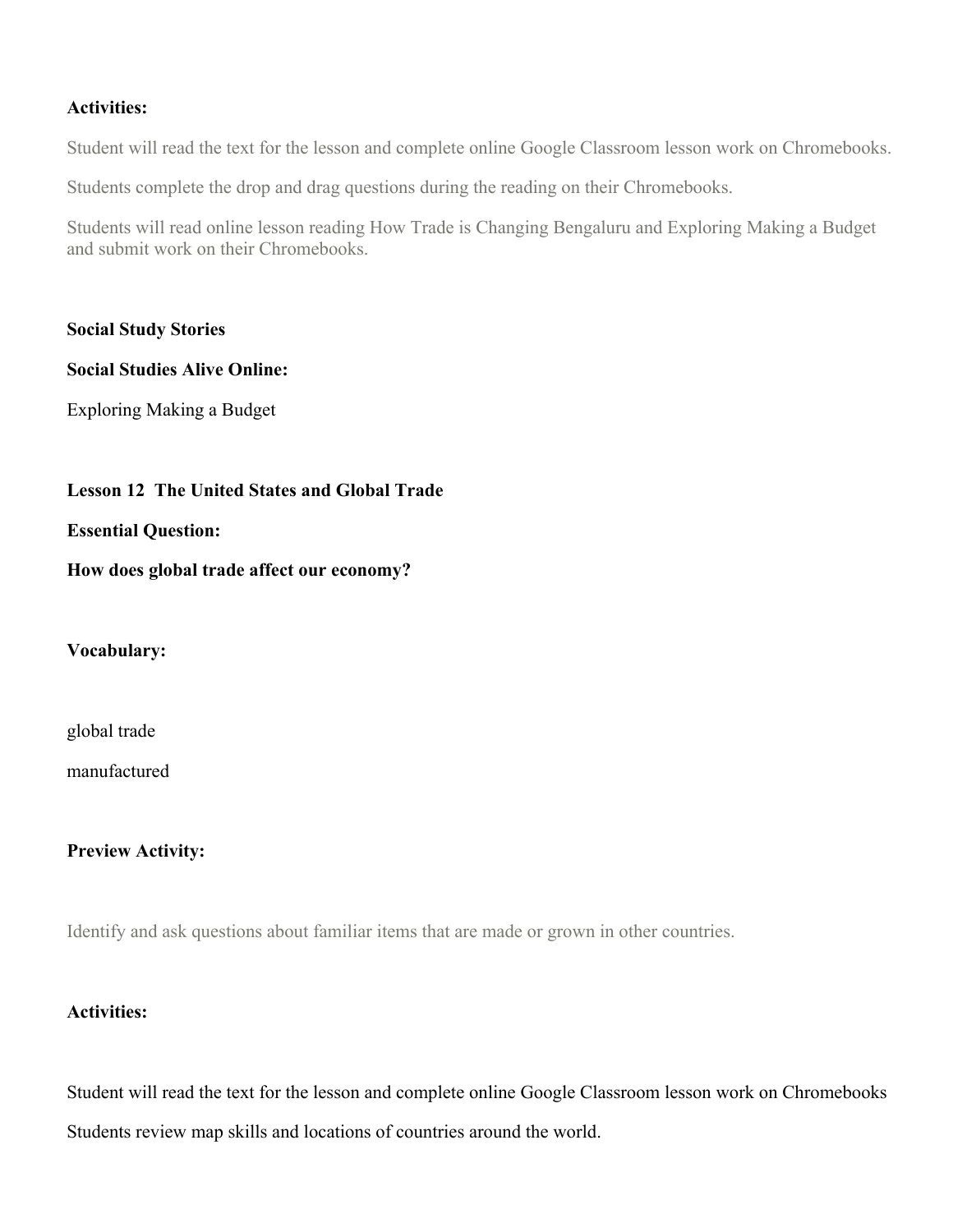Students will play a Global Trading Game to apply skills and concepts taught in the readings.

Use a ball of yarn to create a trade web connecting countries around the world to one another. Identify different points of view about trade and then write an argument analyzing global trade.

Students will complete the identification of products in their school or house that come from other countries and mark those countries on the map with an arrow pointing to their community.

#### **Social Studies Alive Online:**

# **Social Studies Stories:**

How Trade is Changing Begaluru

#### **Business Project applying concepts taught.**

- Use textbook and workbooks to identify concepts and vocabulary.
- Complete assessment of textbook content.
- In groups, form a small business company.
- Each student identifies their role in the company.
- Develop name and logo for the company.
- $\bullet$  Brainstorm product ideas and create a survey for  $2<sup>nd</sup>$  grade market.
- Graph results of survey.
- Analyze the survey.
- Develop product completing a large flow chart of how the product is made.
- Create advertising campaign for their product.
- Keep time cards for wages for the company.
- Deposit wages in the bank.
- Create a presentation to 2<sup>nd</sup> graders to promote their product.
- Have 2nd graders complete a survey identifying if they would by the product and why or why not.
- Analyze the results of the survey and present to rest of the companies.

#### **Integration of 21st Century Themes and Career Exploration**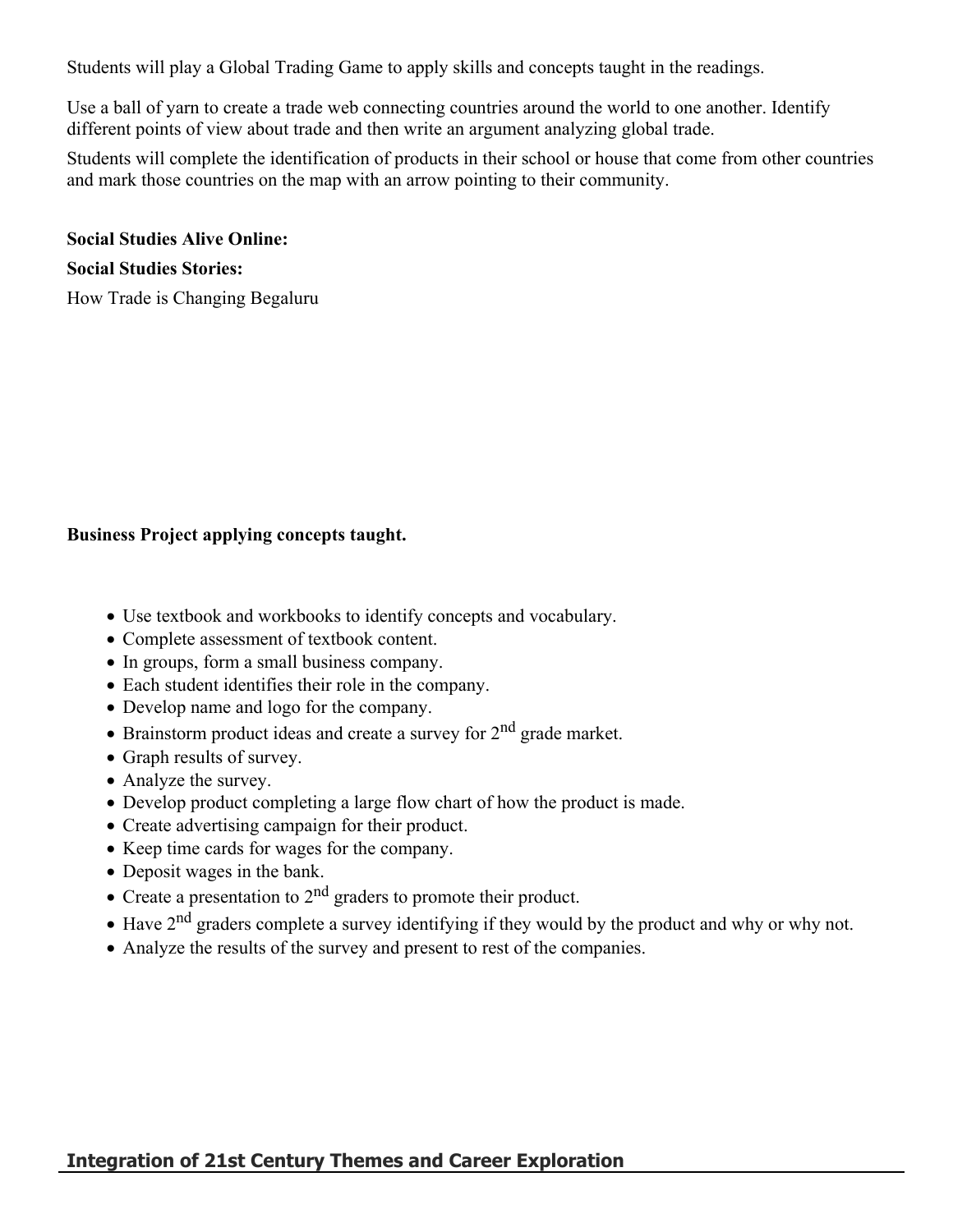| <b>CRP.K-12.CRP2</b> | Apply appropriate academic and technical skills.                                                                           |
|----------------------|----------------------------------------------------------------------------------------------------------------------------|
| CRP.K-12.CRP5        | Consider the environmental, social and economic impacts of decisions.                                                      |
| CRP.K-12.CRP4        | Communicate clearly and effectively and with reason.                                                                       |
| PFL.9.1.4.E.2        | Apply comparison shopping skills to purchasing decisions.                                                                  |
| PFL.9.1.4.B.5        | Identify ways to earn and save.                                                                                            |
| PFL.9.1.4.A.1        | Explain the difference between a career and a job, and identify various jobs in the<br>community and the related earnings. |
| PFL.9.1.4.D.1        | Determine various ways to save.                                                                                            |
| PFL.9.1.4.A.3        | Explain how income affects spending and take-home pay.                                                                     |
| CRP.K-12.CRP11       | Use technology to enhance productivity.                                                                                    |
| CRP.K-12.CRP9        | Model integrity, ethical leadership and effective management.                                                              |
| CRP.K-12.CRP8        | Utilize critical thinking to make sense of problems and persevere in solving them.                                         |
| CRP.K-12.CRP7        | Employ valid and reliable research strategies.                                                                             |
| PFL.9.1.4.B.1        | Differentiate between financial wants and needs.                                                                           |
| PFL.9.1.4.B.3        | Explain what a budget is and why it is important.                                                                          |
| CRP.K-12.CRP1        | Act as a responsible and contributing citizen and employee.                                                                |
| CRP.K-12.CRP6        | Demonstrate creativity and innovation.                                                                                     |
| CRP.K-12.CRP12       | Work productively in teams while using cultural global competence.                                                         |
| PFL.9.1.4.B.4        | Identify common household expense categories and sources of income.                                                        |
| PFL.9.1.4.A.2        | Identify potential sources of income.                                                                                      |
| CRP.K-12.CRP3        | Attend to personal health and financial well-being.                                                                        |
| PFL.9.1.4.C.4        | Determine the relationships among income, expenses, and interest.                                                          |
| PFL.9.1.4.E.1        | Determine factors that influence consumer decisions related to money.                                                      |

# **Interdisciplinary Connections**

| LA.SL.3.1.B | Follow agreed-upon norms for discussions (e.g., gaining the floor in respectful ways,<br>listening to others with care, speaking one at a time about the topics and texts under<br>discussion). |
|-------------|-------------------------------------------------------------------------------------------------------------------------------------------------------------------------------------------------|
| LA.SL.3.1.C | Ask questions to check understanding of information presented, stay on topic, and link<br>their comments to the remarks of others.                                                              |
| LA.SL.3.1.D | Explain their own ideas and understanding in light of the discussion.                                                                                                                           |
| LA.SL.3.2   | Determine the main ideas and supporting details of a text read aloud or information<br>presented in diverse media and formats, including visually, quantitatively, and orally.                  |
| LA.SL.3.3   | Ask and answer questions about information from a speaker, offering appropriate<br>elaboration and detail.                                                                                      |
| LA.SL.3.4   | Report on a topic or text, tell a story, or recount an experience with appropriate facts and<br>relevant, descriptive details, speaking clearly at an understandable pace.                      |
| LA.SL.3.5   | Use multimedia to demonstrate fluid reading at an understandable pace; add visual<br>displays when appropriate to emphasize or enhance certain facts or details.                                |
| LA.SL.3.6   | Speak in complete sentences when appropriate to task and situation in order to provide<br>requested detail or clarification.                                                                    |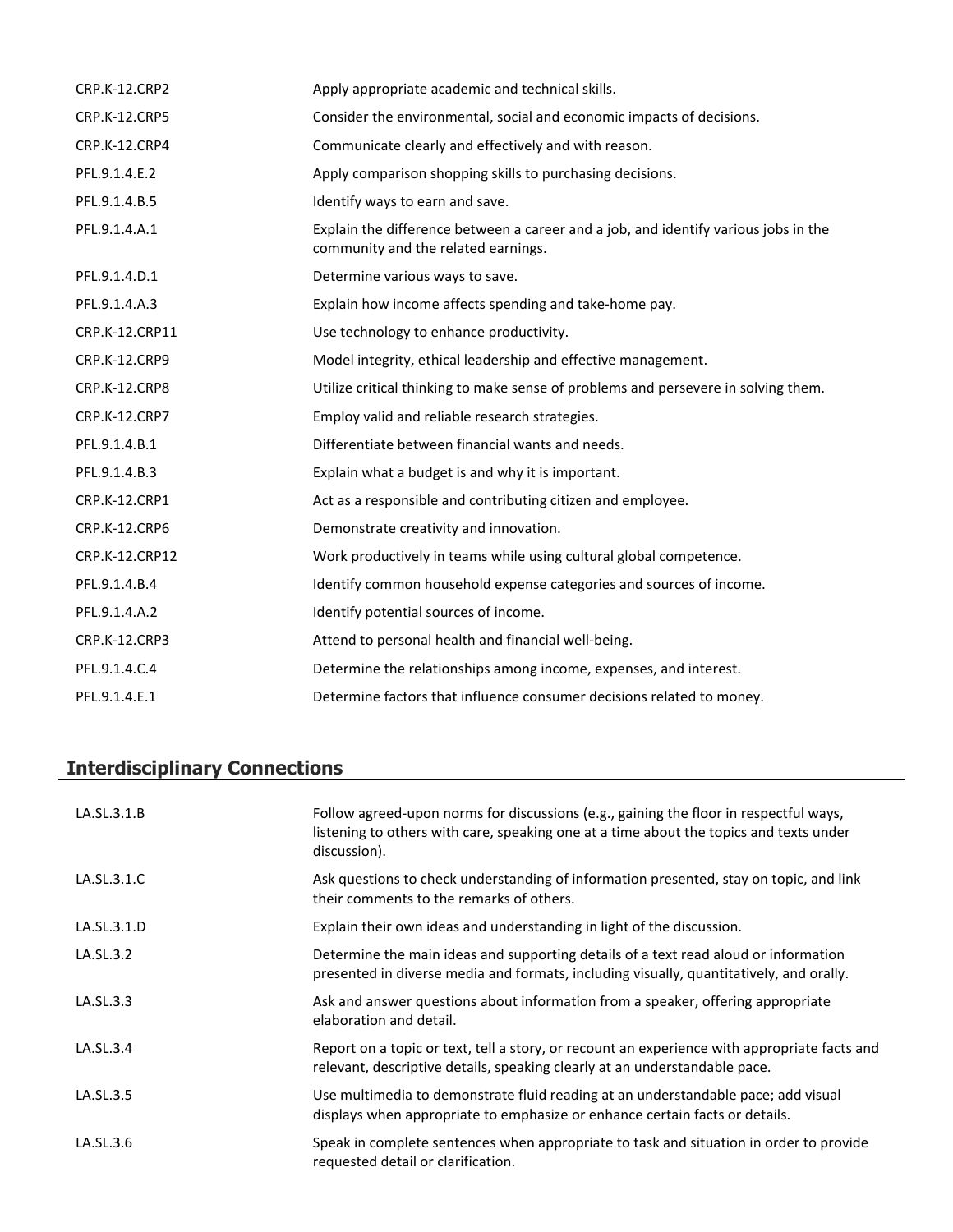| LA.RI.3.4   | Determine the meaning of general academic and domain-specific words and phrases in a<br>text relevant to a grade 3 topic or subject area.                                                                                |
|-------------|--------------------------------------------------------------------------------------------------------------------------------------------------------------------------------------------------------------------------|
| LA.RI.3.5   | Use text features and search tools (e.g., key words, sidebars, hyperlinks) to locate<br>information relevant to a given topic efficiently.                                                                               |
| LA.RI.3.6   | Distinguish their own point of view from that of the author of a text.                                                                                                                                                   |
| LA.RI.3.1   | Ask and answer questions, and make relevant connections to demonstrate understanding<br>of a text, referring explicitly to the text as the basis for the answers.                                                        |
| LA.RI.3.7   | Use information gained from text features (e.g., illustrations, maps, photographs) and the<br>words in a text to demonstrate understanding of the text (e.g., where, when, why, and<br>how key events occur).            |
| LA.RI.3.2   | Determine the main idea of a text; recount the key details and explain how they support<br>the main idea.                                                                                                                |
| LA.RI.3.3   | Describe the relationship between a series of historical events, scientific ideas or concepts,<br>or steps in technical procedures in a text, using language that pertains to time, sequence,<br>and cause/effect.       |
| LA.W.3.6    | With guidance and support from adults, use technology to produce and publish writing as<br>well as to interact and collaborate with others.                                                                              |
| LA.W.3.7    | Conduct short research projects that build knowledge about a topic.                                                                                                                                                      |
| LA.W.3.8    | Recall information from experiences or gather information from print and digital sources;<br>take brief notes on sources and sort evidence into provided categories.                                                     |
| LA.SL.3.1   | Engage effectively in a range of collaborative discussions (one-on-one, in groups, and<br>teacher led) with diverse partners on grade 3 topics and texts, building on others' ideas<br>and expressing their own clearly. |
| LA.SL.3.1.A | Explicitly draw on previously read text or material and other information known about the<br>topic to explore ideas under discussion.                                                                                    |

#### **Differentiation**

#### **English Learners**

To connect to students' background knowledge, ask if they have shopped at a fruit stand, farmer's market, or grocery store in their native countries. If so, create a Venn Diagram that compares and contrasts their experiences with those in the United States. In the Experiential Exercise, allow English learners to work in a group of three by matching each English learner with a pair of buyers or sellers. English learners will gain more from interacting with their peers in this situation.

#### **Learners with Special Education Needs**

Pair students strategically for the Hands-On Activity so they feel confident and successful making collaborative decisions on how to spend their money. For the Show What You Know, ensure that students with special education needs have adequate support to complete the assignment. For example, you can provide a grocery advertisement with prices on it, encourage students to make the activity a family project, or assign partners to do the investigation together.

#### **Learners Reading and Writing Below Grade Level**

Use the Toolbar in the online text as a means of increasing reading comprehension. Modify the Preview writing requirement to minimize writing stress and increase engagement. Help students read and understand the meaning of the vocabulary words (incentive, profit, supply, and demand) so they can complete the Student Journal successfully. For the Show What You Know section, give students a few teacher-approved choices of items with prices that are clearly higher or lower than normal. Ask them to use their selected item for their writing about supply and demand.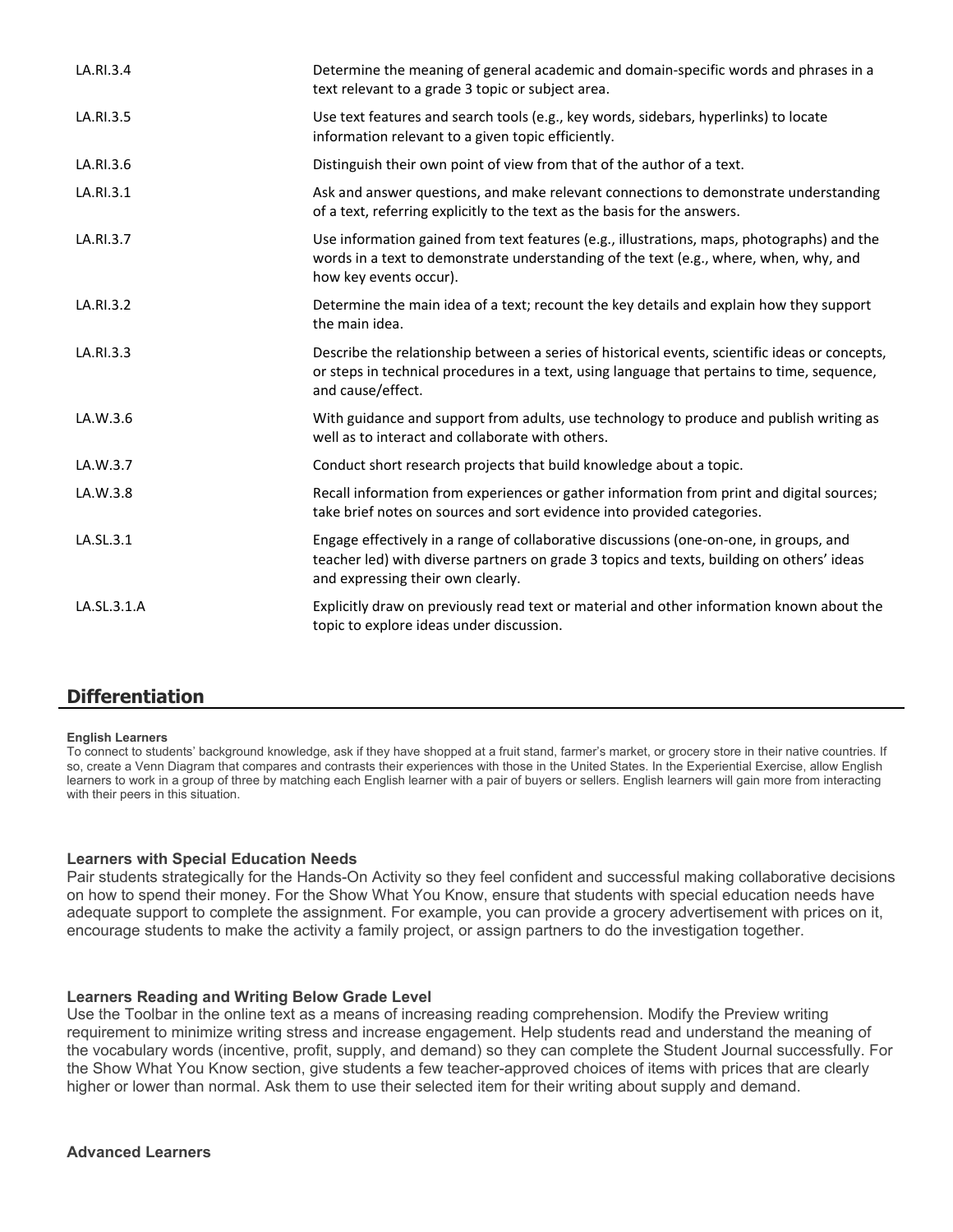Have students search for real-world examples of items they are interested in that are low supply/high demand and vice versa. For example, they may notice that during the holiday season, many items are in short supply with very high demand, while other items are marked down because the supply is high and demand is low. Students might also notice that new items, especially in technology, are often examples of high demand and low supply. There are many toys that are great examples of this. Encourage students to interview adults to get further examples. Have students make a presentation that shows items from the real world that are high demand/low supply and low demand/high supply.

- Assessment modifications depending on individual needs: test read to student, unlimited time to finish test, use of vocabulary sheets.
- Unit test may be modified according to IEP requirements.
- Pairing strong reader with a weak reader to support peers in the classroom when reading grade level nonfiction text.
- Jobs in the "companies" tailored to individual needs.

#### **Modifications & Accommodations**

IEP and 504 accommodations will be utilized.

#### **Benchmark Assessments**

Nonfiction DRA, Nonfiction Aimsweb

#### **Formative Assessments**

**Discussion** 

Teacher observation

Performance Task

#### **Summative Assessments**

Unit tests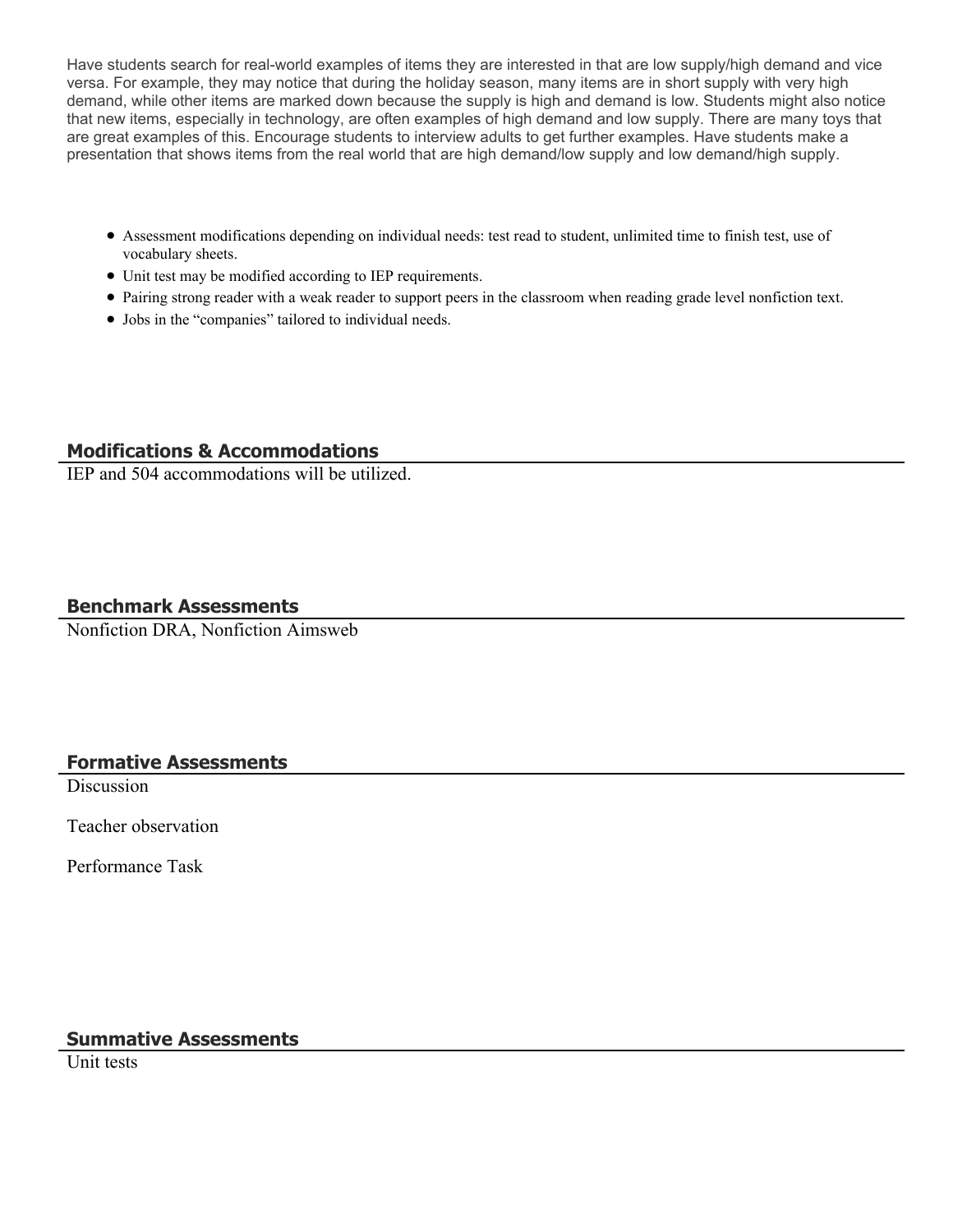## **Instructional Materials**

- Current Event guidelines and sheets.
- Scholastic News if needed for current events.
- Harcourt Social Studies textbook and student workbook.
- Harcourt Social Studies assessments.
- Vocabulary sheets
- Supplies to design and decorate communities.
- [www.newsela.com](http://www.newsela.com/) for current events.
- [www.delawaretownship.org](http://www.delawaretownship.org/)
- [www.studystack.com](http://www.studystack.com/)

#### **Standards**

| SOC.6.1.5.EconGE.4 | Compare and contrast how the availability of resources affects people across the world<br>differently.                                                                      |
|--------------------|-----------------------------------------------------------------------------------------------------------------------------------------------------------------------------|
| SOC.6.1.4.C.7      | Explain how the availability of private and public goods and services is influenced by the<br>global market and government.                                                 |
| SOC.6.1.5.EconNM.4 | Explain how creativity and innovation resulted in scientific achievement and inventions in<br>many cultures during different historical periods.                            |
| SOC.6.1.4.C.6      | Describe the role and relationship among households, businesses, laborers, and<br>governments within the economic system.                                                   |
| SOC.6.1.4.C.18     | Explain how the development of communications systems has led to increased<br>collaboration and the spread of ideas throughout the United States and the world.             |
| SOC.6.1.5.EconEM.2 | Identify examples of the variety of resources that are used to produce goods and services<br>(i.e., human capital, physical capital, natural resources).                    |
| SOC.6.1.5.EconGE.2 | Illustrate how production, distribution, and consumption of goods and services are<br>interrelated and are affected by the global market and events in the world community. |
| SOC.6.1.5.EconEM.5 | Explain why individuals and societies trade, how trade functions, and the role of trade.                                                                                    |
| SOC.6.1.5.EconET.2 | Use quantitative data to engage in cost benefit analyses of decisions that impact the<br>individual and/or community.                                                       |
| SOC.6.1.5.EconEM.3 | Describe how supply and demand influence price and output of products.                                                                                                      |
| SCI.3-5-ETS1-1     | Define a simple design problem reflecting a need or a want that includes specified criteria<br>for success and constraints on materials, time, or cost.                     |
| SOC.6.1.5.EconNM.2 | Use data to describe how the availability of resources in New Jersey and other regions in<br>the United States have impacted economic opportunities.                        |
| SOC.6.1.5.EconET.3 | Explain how scarcity and choice influence decisions made by individuals, communities, and<br>nations.                                                                       |
| SOC.6.1.5.EconNM.6 | Examine the qualities of entrepreneurs in a capitalistic society.                                                                                                           |
| SOC.6.1.4.C.5      | Explain the role of specialization in the production and exchange of goods and services.                                                                                    |
| SOC.6.1.4.C.16     | Explain how creativity and innovation resulted in scientific achievement and inventions in<br>many cultures during different historical periods.                            |